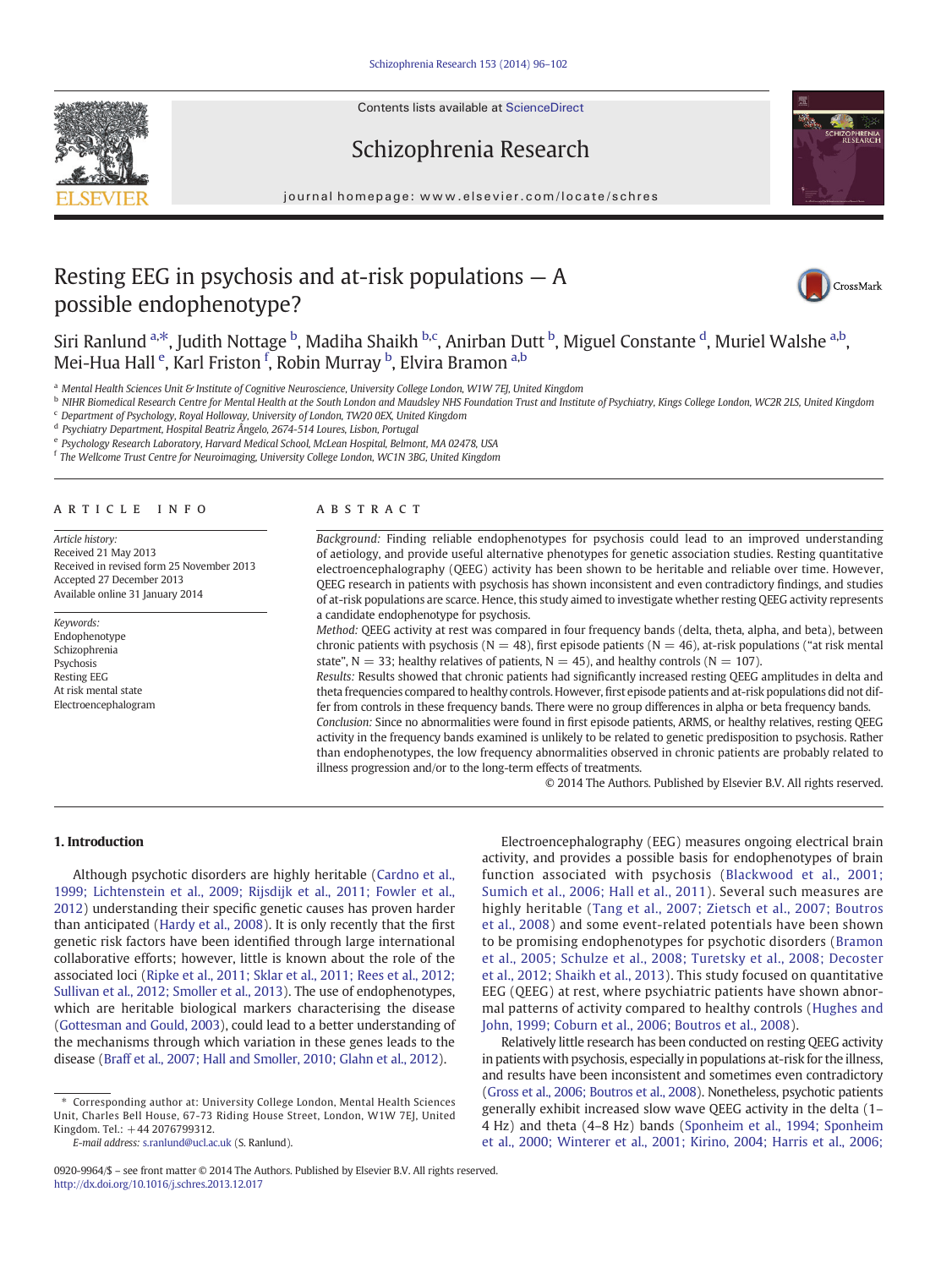[Begic et al., 2011; Hong et al., 2012](#page-6-0)), and decreased alpha (8–13 Hz) activity [\(Sponheim et al., 2003; Harris et al., 2006; Begic et al., 2011\)](#page-6-0). In terms of resting beta (13–21 Hz) activity, results are inconsistent, with studies reporting both decreased (John et al., 1994) and increased [\(Wuebben and Winterer, 2001; Begic et al., 2011](#page-6-0)) activity, as well as no abnormalities in patients with psychosis [\(Sponheim et al., 1994;](#page-6-0) [Winterer et al., 2001; Mientus et al., 2002; Hong et al., 2012](#page-6-0)). It is therefore unclear whether resting QEEG represents a useful endophenotype for psychosis, which speaks to the need for further research in this area.

The aim of this study was to investigate the role resting QEEG abnormalities play in the aetiology of psychosis, and whether it can provide an endophenotype for the illness. Quantitative EEG amplitudes at rest were compared across four frequency bands, between five groups; chronic psychotic patients, first episode patients, individuals at-risk of developing psychosis, unaffected relatives of patients, and healthy controls. Psychosis was broadly defined, including patients with schizophrenia, bipolar disorder (with a history of psychotic symptoms), schizoaffective disorder, as well as other psychotic illnesses. Based on past findings, it was hypothesised that amplitudes in delta and theta frequency bands would be increased, and amplitude in the alpha band would be reduced, in patients with psychosis as well as in populations at risk, compared to healthy controls. In the beta frequency band, no direction of abnormalities was predicted. Impairments were predicted to be most severe in the patients.

# 2. Method and materials

# 2.1. Sample and clinical assessments

The total sample of 279 participants was recruited from the South London and Maudsley NHS Foundation Trust (including "Outreach and Support in South London" and the Lambeth Early Psychosis Intervention service), as well as through collaboration with the charity Re-Think [\(www.rethink.org](http://www.rethink.org))), and advertisements in the local and national media.

All participants were clinically interviewed to confirm or exclude a Diagnostic and Statistical Manual of Mental Disorders, Fourth Edition (DSM-IV) (APA, 1994) diagnosis. The interview instruments used were the Structured Clinical Interview for DSM Disorders (SCID) (First et al., 1995) or the Schedule of Affective Disorders and Schizophrenia Lifetime Version (SADS-L) (Endicott and Spitzer, 1978), and the Positive and Negative Syndrome Scale (PANSS) (Kay et al., 1987). Information regarding psychiatric diagnoses of family members not directly assessed was collected from the most reliable informant(s) with the Family Interview for Genetic Studies (Maxwell, 1992). Additional information was collected from medical notes where available. Participants were excluded if they had a diagnosis of alcohol or substance dependence in the 12 months preceding study entry, any neurological disorders, or head injury with loss of consciousness for more than a few minutes.

The total sample included five groups. At the time of testing, chronic patients ( $N = 48$ ) had been ill for more than three years, and first episode patients ( $N = 46$ ) less than three years. The cut-off of 3 years reflects the maximum amount of time our local Early Intervention Service – where the first episode patients were recruited from – followed up their patients. This is comparable to other early psychosis research [\(Singh et al., 2011; Saleem et al., 2013](#page-6-0)). A full breakdown of the diagnoses in these two patient groups can be found in Table 1. Individuals with an "at risk mental state" (ARMS,  $N = 33$ ) were assessed using criteria in the Comprehensive Assessment for At Risk Mental State (CAARMS) [\(Yung et al., 2005; Morrison et al., 2006](#page-6-0)).

Healthy first-degree relatives of chronic patients ( $N = 45$ ) had no personal history of any psychosis spectrum illness. Healthy controls  $(N = 107)$  had no personal or family history of any psychotic disorders. Having a personal history of other non-psychotic psychiatric illnesses did not constitute an exclusion criteria for relatives or controls, provided they were well and not taking any psychotropic medication at the time of testing and for the preceding 12 months. This was to avoid recruiting biased control groups, unrepresentative of the local population.

After a complete description of the study, all participants gave their written informed consent. The study was approved by the Research Ethics Committee at the Institute of Psychiatry, King's College London.

# 2.2. EEG data acquisition

Resting EEG data was collected using either a 64-channel Synamps or a 40-channel Nuamps amplifier and respectively 64 or 40 channel quick caps with sintered silver/silver-chloride electrodes, placed according to the International 10/20 system (Jasper, 1958). All data was continuously digitised at 1000 Hz, with a 0–200 Hz band-pass filter. Electrode impedances were kept below 5 k $\Omega$  [\(Bramon et al.,](#page-5-0) [2008; Shaikh et al., 2013\)](#page-5-0).

For EEG data collected from 40 channels, unipolar electrodes placed on the outer canthi of both eyes, and above and below the left eye monitored eye movements. Linked ear lobes served as reference, and FPZ was the ground (Frangou et al., 1997). For EEG data collected using 64 channels, bipolar vertical and horizontal electro-oculographs monitored eye movements. Bilateral mastoids served as reference, and AFZ was the ground [\(Bramon et al., 2008; Shaikh et al., 2012](#page-5-0)).

EEG recordings were collected in a quiet room with participants sitting down comfortably. They were asked to keep their eyes closed for 20 s and then open for 20 s, during a total of 5 min. Resting EEG data collection was followed by other EEG procedures reported elsewhere (e.g. [Schulze et al., 2008; Shaikh et al., 2011; Dutt et al., 2012](#page-6-0)).

# 2.3. Data processing

Signal processing was conducted using Neuroscan 4.3 software [\(www.neuroscan.com](http://www.neuroscan.com))) and MATLAB [\(www.mathworks.co.uk\)](http://www.mathworks.co.uk)). Sequential epochs of 2048 ms were created from the continuous EEG files, separately for eyes-open and eyes-closed conditions. Automatic artefact detection rejected sweeps with activity exceeding  $\pm 100$   $\mu$ V (Reinhart et al., 2011). EEG amplitude (μV) was calculated using the Fast Fourier Transformation using a Hanning window with 10% taper length. Only the EEG segments required under eyes-closed conditions were included in further statistical analyses — to suppress the effect of ocular artefacts ([Zimmermann et al., 2010; Lavoie et al., 2012\)](#page-6-0). After artefact rejection and exclusion of eyes open data, on average 101 s remained per subject for analysis (mean  $= 101.20$ , SD  $= 29.33$ ). This did not differ between groups.

Amplitude was analysed for four individual segments of the EEG spectrum; delta (1.95–3.90 Hz), theta (4.39–7.32 Hz), alpha (8.30–12.70 Hz), and beta (13.20–21.00 Hz). These frequency bands are typical of similar research (Boutros et al., 2008), except that we chose not to analyse frequencies above 21 Hz. This was due to accumulating evidence that frequencies above 21 Hz can still be substantially contaminated by scalp electromyogram activity (EMG), even after rejection of large EMG bursts ([Whitham et al., 2007; Shackman et al., 2010; Nottage et al., 2013](#page-6-0)).

For data-reduction purposes (to minimize type I error), only the three midline EEG channels, frontal (FZ), central (CZ), and parietal (PZ), were chosen for statistical analysis (Harris et al., 2006).

#### 2.4. Statistical analysis

Mixed effects linear regression models were used to examine EEG amplitude, separately for each frequency band, with fixed effects of clinical group and scalp site, and random effects of family and subject. Hence, correlations between members of the same family were modelled, to maintain correct type-1 error rates. The dependent variable was EEG amplitude in μV at each of the four frequency bands (delta, theta, alpha, and beta). The independent variables were participant group — a between-subjects variable with five levels (chronic patients, first episode patients, ARMS, relatives, and controls), and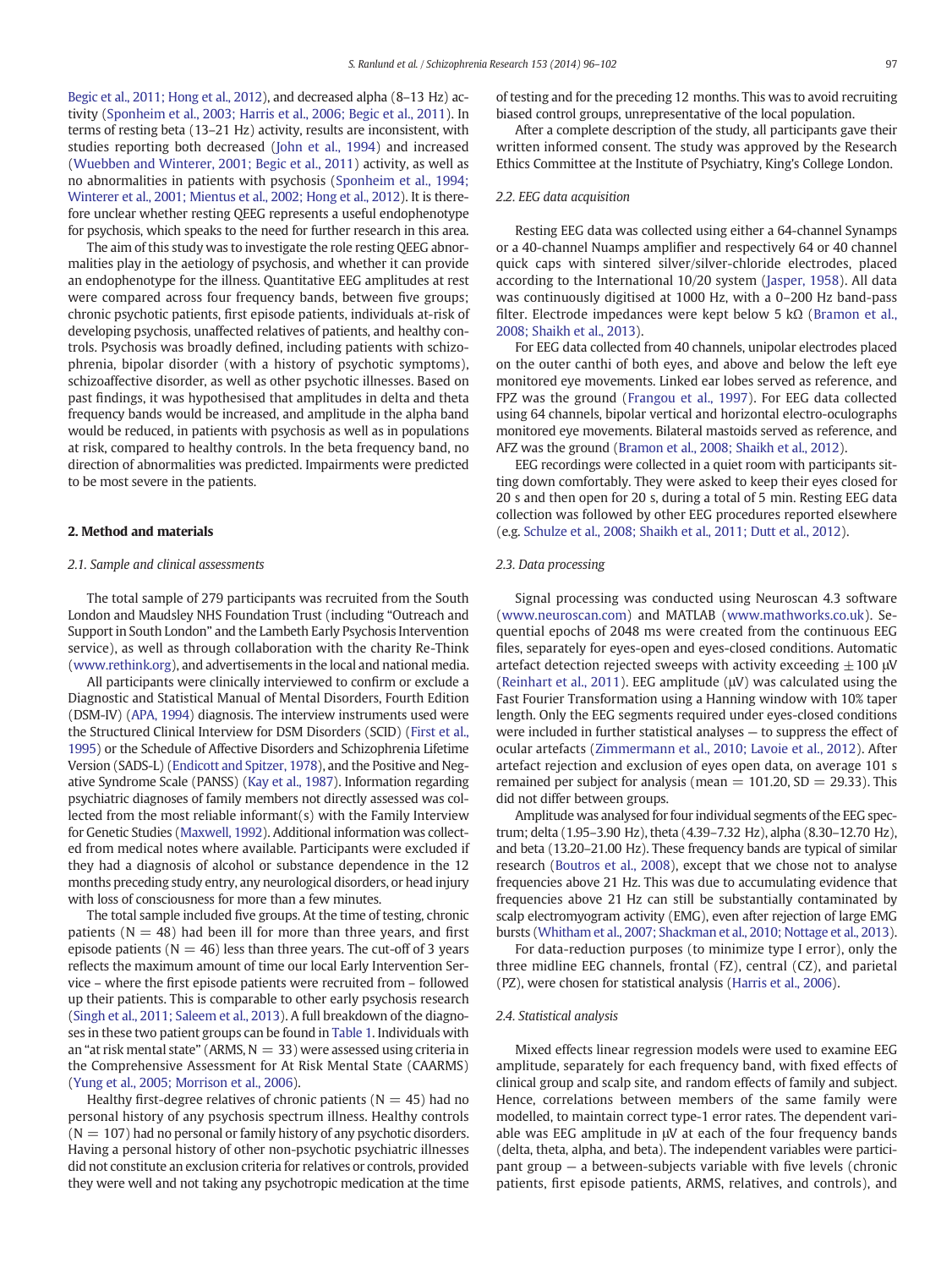# Table 1

Sample demographics ( $N = 279$ ).

|                                                | Chronic patients          | First episode patients   | <b>ARMS</b>           | Relatives            | Controls        |
|------------------------------------------------|---------------------------|--------------------------|-----------------------|----------------------|-----------------|
| $N$ (% of total sample)                        | 48 (17.2%)                | 46 (16.5%)               | 33 (11.8%)            | 45 (16.1%)           | 107 (38.4%)     |
| Age (mean years $\pm$ SD)                      | $41.8 \pm 11.3$           | $25.0 \pm 3.9$           | $23.8 \pm 4.0$        | $48.8 \pm 16.1$      | $31.6 \pm 13.3$ |
| Statistics ( $p$ value) <sup>a</sup>           | $t = -4.6 \, (\le 0.001)$ | $t = 4.7$ (<0.001)       | $t = 5.4$ (<0.001)    | $t = -6.3$ (<0.001)  |                 |
| Gender (% male, male/female)                   | 64.6% (31/17)             | 69.6% (32/14)            | 60.6% (20/13)         | 44.4% (20/25)        | 51.4% (55/52)   |
| Statistics (p value) <sup>a</sup>              | $\chi^2 = 2.3(0.16)$      | $\chi^2 = 4.3(0.05)$     | $\chi^2 = 0.9$ (0.43) | $\chi^2 = 0.6(0.48)$ |                 |
| Diagnoses (N, % of group)                      |                           |                          |                       |                      |                 |
| Schizophrenia                                  | 33 (68.8%)                | 12 (26.1%)               |                       |                      |                 |
| Schizoaffective disorder                       | 8 (16.7%)                 | 1(2.2%)                  |                       |                      |                 |
| Brief psychotic disorder                       | 1(2.1%)                   | $\equiv$                 |                       |                      |                 |
| Schizophreniform psychosis                     | $\overline{\phantom{a}}$  | 26 (56.5%)               |                       |                      |                 |
| <b>Bipolar I Disorder</b>                      | 5(10.4%)                  | 4(8.7%)                  |                       |                      |                 |
| Psychotic disorder NOS                         | 1(2.1%)                   | 3(6.5%)                  |                       |                      |                 |
| "At risk mental state" <sup>b</sup>            | $\overline{\phantom{a}}$  | $\overline{\phantom{a}}$ | 33 (100.0%)           |                      |                 |
| Non-psychotic depressive illness (incl. MDD)   | $\overline{a}$            | $\overline{a}$           | $9(27.3%)^c$          | 17 (37.8%)           | 7(6.5%)         |
| Anxiety disorder (incl. GAD)                   | $\equiv$                  | $\overline{a}$           | 3 $(9.1\%)^c$         | 5(11.1%)             | $\overline{a}$  |
| Substance Abuse                                |                           |                          | 4 $(12.1\%)^c$        | $\overline{a}$       | 1(0.1%)         |
| Personality Disorder                           |                           | $\qquad \qquad -$        | $2(6.1\%)^c$          |                      | $\overline{a}$  |
| No psychiatric illness                         |                           | $\overline{\phantom{0}}$ | $\overline{a}$        | 23 (51.1%)           | 99 (92.5%)      |
| <i>Medication</i> (N, % of group) <sup>d</sup> |                           |                          |                       |                      |                 |
| No psychotropic medication                     | 5(10.4%)                  | 6(17.1%)                 | 33 (100%)             | 45 (100%)            | 107 (100%)      |
| Amisulpiride                                   | $5(10.4\%)$               | 1(2.9%)                  |                       |                      |                 |
| Aripiprazole                                   | 4(8.3%)                   | 5(14.3%)                 |                       |                      |                 |
| Clozapine                                      | 7(14.6%)                  | $\overline{\phantom{a}}$ |                       |                      |                 |
| Flupentixol                                    | 4(8.3%)                   | $\overline{\phantom{a}}$ |                       |                      |                 |
| Olanzapine                                     | 14 (29.2%)                | 10 (28.6%)               |                       |                      |                 |
| Quetiapine                                     | 3(6.3%)                   | 1(2.9%)                  |                       |                      |                 |
| Risperidone                                    | $5(10.4\%)$               | 11 (31.4%)               |                       |                      |                 |
| Other antipsychotic                            | 9(18.8%)                  | 1(2.9%)                  |                       |                      |                 |
| Lithium or Sodium Valproate                    | 9(18.8%)                  | 6(17.1%)                 |                       |                      |                 |
| Antidepressant                                 | 17 (35.4)                 | 4(11.4%)                 |                       |                      |                 |
| Years in education $(M \pm SD)^e$              | $12.9 \pm 2.2$            | $14.4 \pm 2.9$           | $14.1 \pm 3.1$        | $12.5 \pm 2.2$       | $14.4 \pm 2.6$  |
| Ethnicity (N, % of group)                      |                           |                          |                       |                      |                 |
| Caucasian                                      | 44 (91.7%)                | 8 (17.4%)                | 20 (60.6%)            | 43 (95.6%)           | 76 (71.0%)      |
| African/Caribbean                              | 2(4.2%)                   | 30 (65.2%)               | 8 (24.2%)             | 1(2.2%)              | 25 (23.5%)      |
| Other/Mixed                                    | 2(4.2%)                   | 8 (17.4%)                | 5(15.2%)              | 1(2.2%)              | 6(5.6%)         |
| $EEG$ lab $(N)$                                |                           |                          |                       |                      |                 |
| A (64 channels)                                |                           |                          | 33                    |                      | 45              |
| B (40 channels)                                | 48                        | 46                       | $\frac{1}{2}$         | 45                   | 62              |
|                                                |                           |                          |                       |                      |                 |

 $ARMS = At$  risk mental state:  $MDD =$  Major Depressive Disorder:  $GAD =$  Generalised Anxiety Disorder:

<sup>a</sup> 2-tailed t-tests for age and chi square tests for gender, each group compared against the control group;

b ARMS criteria: 67% attenuated psychotic symptoms, 10% brief limited intermittent psychotic symptoms (BLIPS), 10% BLIPS and attenuated symptoms, 3% genetic risk with a decline in function, 10% genetic risk with a decline in function and attenuated symptoms;

 $c$  These individuals had a history of a non-psychotic illness in addition to an "at-risk mental state";

<sup>d</sup> Data available for 76.1% of first episode group, percentage of 35 first episode patients with information available has been reported.

<sup>e</sup> Data available for 78.9% of the total sample.

region — a within-subjects variable with three levels (FZ, CZ, and PZ). Age and gender were controlled for (as nuisance regressors) in all analyses. Since EEG data were collected using two different laboratories, due to an upgrade of the EEG equipment, this was also controlled for; by including a binary regressor in the analysis. The control group and FZ were used as reference categories in all inferential tests.

A Bonferroni correction for four tests (delta, theta, alpha, and beta frequency bands) was applied, with the significance threshold thus set to  $p = 0.05/4 = 0.0125$ . Statistical analyses were performed using STATA version 11.2 [\(www.stata.com\)](http://www.stata.com)) and SPSS version 17.1 [\(www.spss.com](http://www.spss.com))).

# 3. Results

# 3.1. Sample characteristics

Demographic data for the entire sample is provided in Table 1. Ttests showed that each group differed significantly from the control group in mean age, with the chronic patients and relatives being older (both groups  $p < 0.001$ ), and the first episodes and at-risk mental state (ARMS) individuals being younger ( $p < 0.001$ ) than controls. Chi square tests indicated that there were significantly more males in the first episode group in comparison to the control group ( $p = 0.05$ ). No other group differed in gender distribution compared to controls. To control for any age or gender effects on the resting EEG, we included these effects as covariates in all analyses. As described in Table 1, the majority of chronic and first episode patients were taking antipsychotics at the time of testing, whereas the relatives, ARMS and controls were free of any psychotropic medication at the time of testing.

The mean EEG amplitudes  $(\mu V)$  for each group, in the four frequency bands, are shown in Table 2. All EEG outcome measures were logtransformed ( $log10 + 1$ ) to ensure normality of random effects. Correlations between EEG amplitude in the four frequency bands and the three scalp sites were all significant, with correlation coefficients ranging between 0.21 and 0.99 (see Supplementary material). Nevertheless, we adjusted all our analyses for multiple testing (4 tests).

Most participants (first episodes, ARMS, and controls) were recruited individually, but the chronic patients and their relatives were recruited as part of a family study. Of the 279 participants, 174 (62.37%) were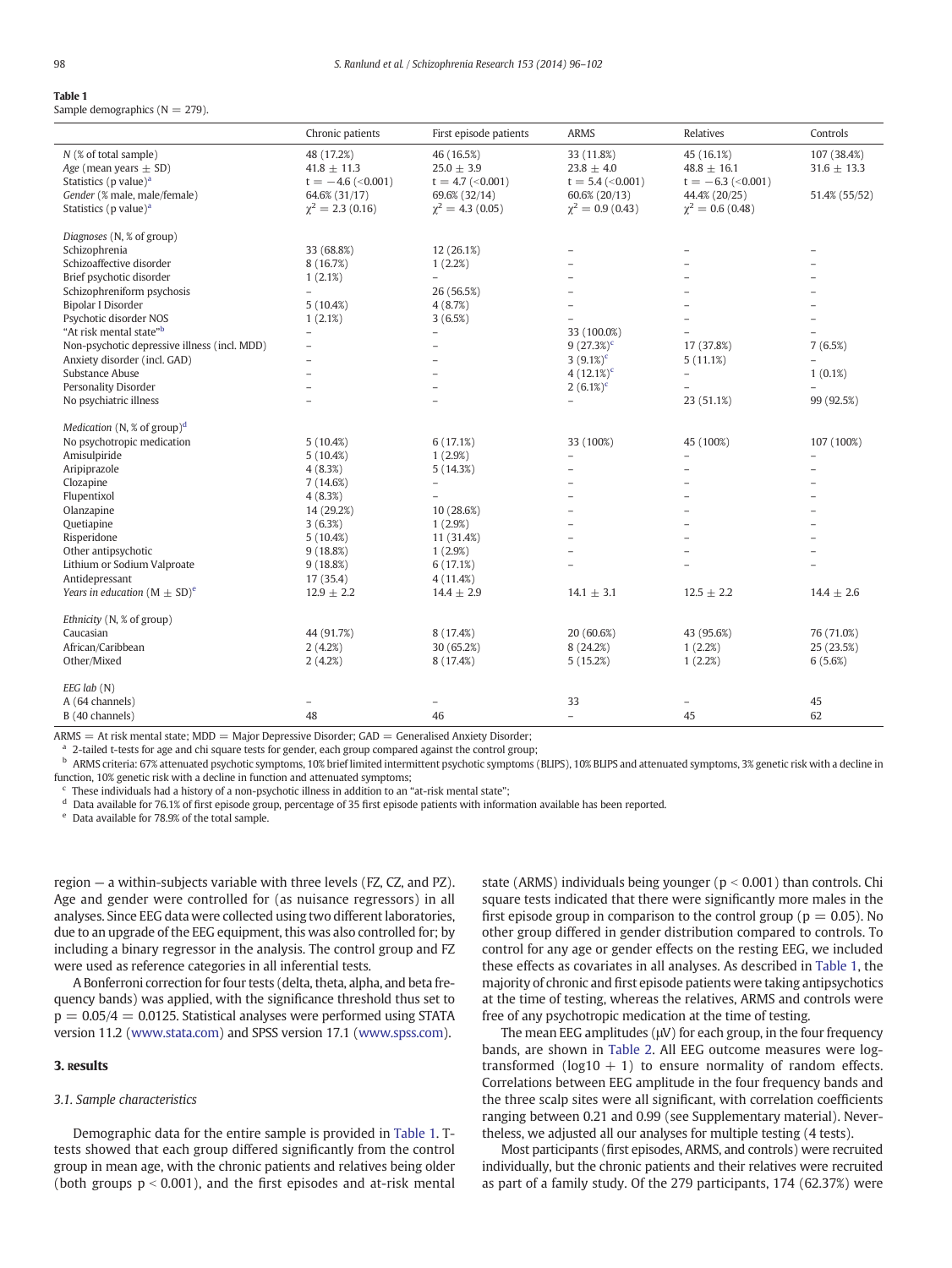Average resting EEG amplitude across FZ, CZ and PZ (micro volts  $\pm$  standard deviations) for all participant groups and frequency bands, uncorrected for covariates.

|       | Chronic patients | First episode patients | ARMS           | Relatives      | Controls       |
|-------|------------------|------------------------|----------------|----------------|----------------|
| Delta | $9.03 + 2.63$    | $8.08 + 2.34$          | $8.29 + 2.05$  | $7.17 + 1.65$  | $8.00 + 1.94$  |
| Theta | $12.10 + 5.28$   | $9.57 + 3.72$          | $9.38 + 3.29$  | $8.49 + 3.24$  | $8.95 + 2.81$  |
| Alpha | $8.57 + 3.04$    | $8.78 + 4.44$          | $8.60 + 5.06$  | $7.51 + 3.84$  | $8.95 + 4.13$  |
| Beta  | $11.73 + 3.49$   | $9.21 + 3.30$          | $10.23 + 3.65$ | $11.23 + 5.46$ | $10.56 + 3.35$ |

 $ARMS = At$  risk mental state

singletons, 72 (25.81%) were part of families with two members in the study, 21 (7.53%) were in three-person families, and 12 (4.30%) were part of families with four members participating.

# 3.2. Mixed effects linear regression

Four mixed effects linear regression models were analysed. In the delta band, chronic patients had on average 0.208 μV greater amplitude than controls, which was statistically significant ( $p < 0.001$ ; Est. diff: 0.082 log μV; 95% CI 0.046–0.118 log μV). No other group differed significantly from the control group in resting delta EEG amplitude.

In the theta frequency band chronic patients had significantly greater resting amplitude compared to controls ( $p < 0.001$ ; Est. diff: 0.136 log μV; 95% CI 0.083–0.190 log μV), with a 0.368 μV average increase in amplitude. No other group differed significantly from the controls in resting theta activity

In the alpha and beta frequency bands, the control group did not differ significantly from any other group in resting EEG amplitude.

Fig. 1 shows EEG amplitudes  $(\mu V)$  across the five groups, for all four frequency bands. Full details of these results, including main effects of covariates, can be found in the Supplementary material. Importantly, the effect of the two different EEG laboratories used for data collection was not significant in any frequency band, justifying pooling the two datasets in one analysis.

Since a broad definition of psychosis was used in this study, the analyses were repeated using a narrow definition of schizophrenia and schizophreniform psychosis, to investigate whether this would affect the results. We excluded all patients with a diagnosis of schizoaffective disorder, brief psychotic disorder, bipolar I disorder, and psychotic disorder not otherwise specified (15 chronic and 8 first

episode patients), as well as their relatives (14). These analyses led to results very similar to those using the full dataset, and have not been reported further.

To further investigate potential differences in resting EEG between the groups, we repeated the 4 regression models post-hoc, using the chronic patient group as the reference category. These results are presented in the Supplementary material for the interested reader.

# 4. Discussion

The aim of the current study was to compare quantitative EEG (QEEG) activity at rest in four frequency bands, in patients with psychosis, two populations at-risk of the disease, and healthy controls, to investigate whether QEEG could be used as possible endophenotypes for the illness. The main significant findings are summarised in Table 3.

Our a-priori hypotheses were partly supported; chronic patients showed significantly increased resting delta and theta activity compared to healthy controls. However, first episode patients, individuals with an at-risk mental state (ARMS), and relatives of chronic patients did not differ from controls in these frequencies. Furthermore, there were no significant group differences in resting alpha or beta QEEG activity.

Increased slow wave resting QEEG activity in delta and theta bands in chronic patients with psychosis appears to be fairly well replicated across studies ([Sponheim et al., 1994; Omori et al., 1995; Sponheim](#page-6-0) [et al., 2000; Winterer et al., 2001; Kirino, 2004; Harris et al., 2006;](#page-6-0) [Begic et al., 2011; Hong et al., 2012\)](#page-6-0), and supported by our current results. However, our study did not find any significant differences in delta or theta resting activity between the control group and first episode patients or at-risk populations (including both clinically at-



Fig. 1. Resting EEG amplitude  $(\mu V)$  in the four frequency bands and the five participant groups, uncorrected for covariates.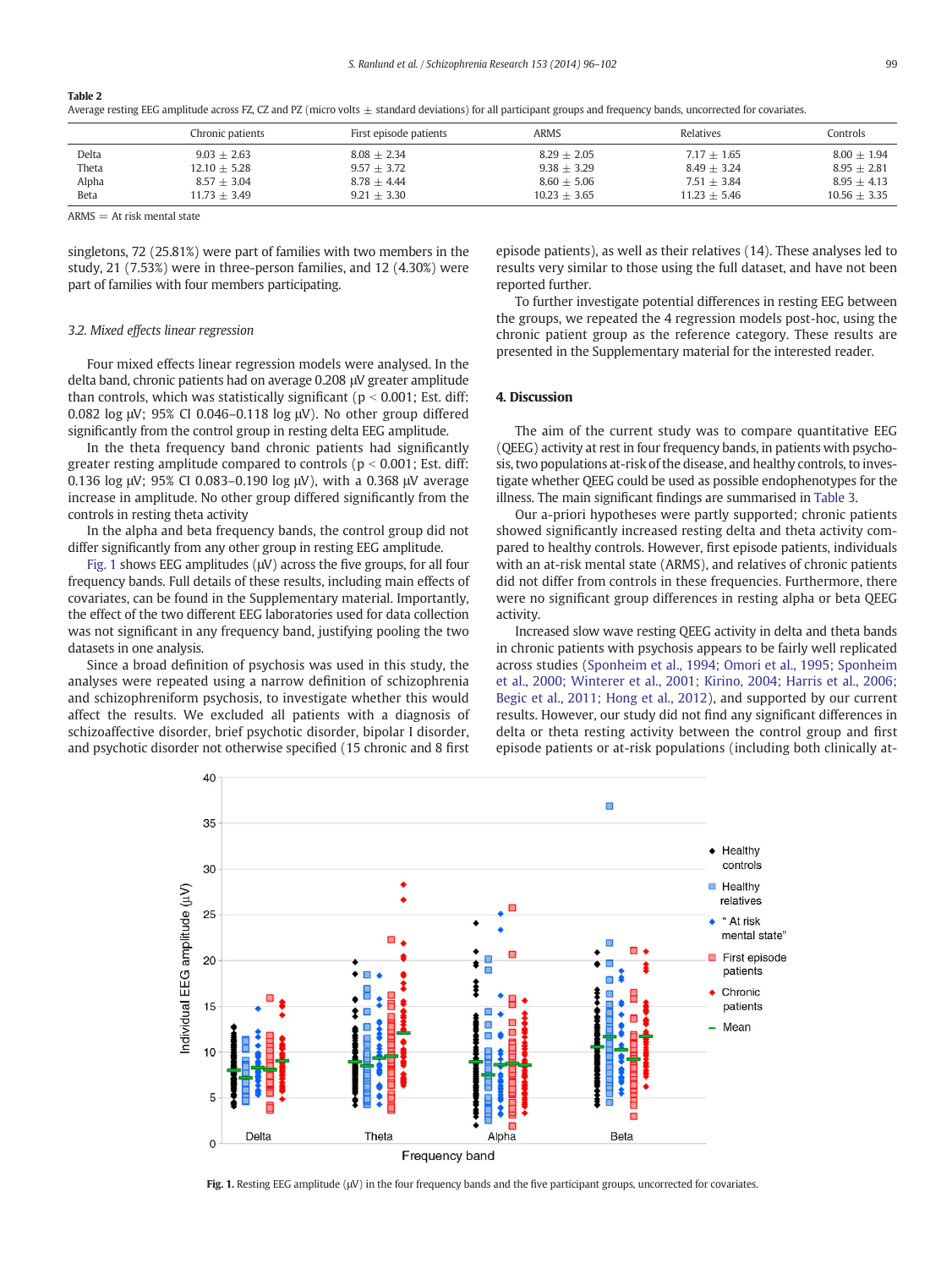#### Table 3

Summary of main significant findings, after correction for multiple testing ( $p = 0.05/4 = 0.0125$ ).

| Delta frequency band        | Theta frequency band          | Alpha frequency band             | Beta frequency band              |
|-----------------------------|-------------------------------|----------------------------------|----------------------------------|
| 1.90–3.90 Hz                | 4.39-7.32 Hz                  | 8.30-12.70 Hz                    | 13.20-21.00 Hz                   |
| Chronic patients > controls | Chronic patients $>$ controls | No significant group differences | No significant group differences |

risk and genetically predisposed groups). Previous studies on such groups are limited, with inconclusive findings. Abnormalities similar to chronic patients have been observed in first episode patients [\(Clementz et al., 1994; Sponheim et al., 1994\)](#page-5-0), ARMS (Gschwandtner et al., 2009) and healthy controls (Alfimova and Uvarova, 2003), but several studies have also failed to show abnormalities in these populations ([Winterer et al., 2001; Wuebben and Winterer, 2001; Harris](#page-6-0) [et al., 2006](#page-6-0)). John et al. (1994) found, similarly to our results, that chronic but not first episode schizophrenic patients had increased delta and theta resting activity.

In comparison to the slower frequencies, less research has been conducted on resting alpha QEEG activity in psychosis. As in our study, Mientus et al. (2002) reported no evidence of alpha impairments in patients. However, several previous studies on resting alpha have found a decrease in activity in psychotic patients compared to healthy controls [\(Omori et al., 1995; Sponheim et al., 2003; Harris et al., 2006;](#page-6-0) [Begic et al., 2011](#page-6-0)).

In the beta frequency band, we did not find any significant group differences in resting QEEG activity. However, a slight increase of activity was observed in chronic patients compared to controls (not reaching significance after correction for multiple testing), and post-hoc comparison between chronic and first episode patients revealed an increase of beta activity in the former group at a trend level (see Supplementary material). Together this might indicate an abnormality in chronic psychotic patients, although more research is needed to confirm if this is the case. The literature on resting beta activity in psychosis is inconsistent, with several studies reporting no resting beta abnormalities in psychotic patients ([Sponheim et al., 1994; Winterer et al., 2001; Mientus et al.,](#page-6-0) [2002; Hong et al., 2012\)](#page-6-0), although both decreased (John et al., 1994) and increased [\(Wuebben and Winterer, 2001; Begic et al., 2011\)](#page-6-0) activity has also been observed. Finally, our study did not find any differences in beta amplitude between controls and first episode patients or at-risk populations. Past research on such populations has also largely failed to find significant impairments in these groups ([Sponheim et al., 1994;](#page-6-0) [Winterer et al., 2001; Harris et al., 2006; Hong et al., 2012\)](#page-6-0).

Taken together, the current results did not show any statistically significant differences in resting QEEG activity of any frequency band between controls and first episode patients or at-risk populations, including ARMS and unaffected relatives of psychotic patients. This indicates, as also argued by Winterer et al. (2001), that low frequency QEEG abnormalities seen in chronic psychotic patients are likely related to the illness process, or to long-term effects of treatments, rather than to genetic risk for the disorder. Hence, resting QEEG activity (of the four frequency bands examined) does not appear to be promising candidate endophenotypes for genetic research in psychosis.

Nevertheless, low frequency resting QEEG abnormalities, in the delta and theta bands, were observed in chronic psychotic patients compared to healthy controls. This could be a useful biomarker in non-genetic research, perhaps investigating chronicity of the illness or cognitive deficits characterising psychosis, which are often associated with an enduring illness [\(Hyman and Fenton, 2003; Insel, 2010\)](#page-5-0), or research into prediction of medication-responses. More research is needed to investigate this.

From an aetiological perspective, our findings of increased lowfrequency activity (and previous reports of similar abnormalities) are consistent with recent theoretical treatments of psychosis as false perceptual inference ([Fletcher and Frith, 2009; Adams et al., 2013](#page-5-0)). In this formulation, acute psychotic symptoms are regarded as a compensation for a failure of sensory attenuation. In other words, psychotic symptoms arise due to assigning too much salience or precision to high level representations to compensate for precise sensory (low level) inputs (c.f., aberrant salience; Howes and Kapur, 2009). In this setting, negative symptoms or chronic states are seen as a decompensation, with a relative loss of precision at higher levels of the neuronal hierarchy. In this context, precision corresponds to the post-synaptic gain of pyramidal cells reporting prediction errors in hierarchical predictive coding [\(Bastos Andre et al., 2012; Adams et al., 2013](#page-5-0)). This is important because a decrease in postsynaptic gain or efficacy leads to a preponderance of lower frequencies relative to higher frequencies in endogenous or resting state activity (Kilner et al., 2005). In short, our chronic group may be evidencing reduced synaptic gain at higher hierarchical levels and a shift in the characteristic frequencies of neuronal fluctuations to lower frequencies. Whether this is a primary aetiological factor, a characteristic part of the disease process, or a response to medication remains an open question.

Importantly, since antipsychotic drugs cross the blood–brain barrier and influence many parameters of brain function (e.g. [Joutsiniemi et al.,](#page-5-0) [2001; Knott et al., 2001](#page-5-0)), it is possible that these medications contribute or lead to resting QEEG abnormalities observed in psychotic patients. This could be an important confounder in our current findings, suggesting that true illness-related effects on resting EEG are nuanced by medication. However, it has also been argued that antipsychotics are unlikely to account for QEEG abnormalities seen in chronic patients, since such alterations have also been found in unmedicated patients [\(Omori et al., 1995; Merrin and Floyd, 1996; Wuebben and Winterer,](#page-6-0) [2001; Boutros et al., 2008\)](#page-6-0). Since both the chronic and the first episode patient groups were medicated in the current sample, medication effects alone do not appear to fully explain why no abnormalities were observed in the latter group. Nevertheless, the effects of antipsychotic drugs on resting QEEG activity needs further investigation in longitudinal studies, and it is possible that long-term effects of treatment is a confounding factor when interpreting our current results.

Important considerations of statistical power need to be acknowledged. Calculations of effect sizes are hampered by the few studies available looking at populations at-risk of developing psychosis. Deficits in such populations are likely to be subtler than those in chronic patients. This has been shown to be true for, for example, the P300 event related potential (ERP) peak amplitude (Bramon et al., 2005) and the error-related negativity ERP (Simmonite et al., 2012), and electrophysiological measures of cortical inhibition (Hasan et al., 2012). Furthermore, only a minority of individuals with an at-risk mental state will go on to develop psychosis [\(Simon et al., 2011; Fusar-Poli et al.,](#page-6-0) [2012; Morrison et al., 2012\)](#page-6-0), making abnormalities in this population difficult to detect. This was clearly observed in a study by Bodatsch et al. (2011) where only at-risk individuals who later converted to psychosis showed EEG abnormalities compared to healthy controls, whereas, similarly to our findings, the overall at-risk group did not differ from controls. Hence, it may be assumed that effect sizes for possible resting EEG abnormalities in at-risk populations are smaller than those in patients. This, in turn, suggests that the current study might have been underpowered to detect true yet subtle differences between healthy controls and at-risk groups.

In conclusion, we set out to characterise resting EEG oscillations (QEEG) in psychosis and populations at risk for this disease and particularly, whether such measures could act as candidate endophenotypes for the illness. Our results provide evidence that chronic psychotic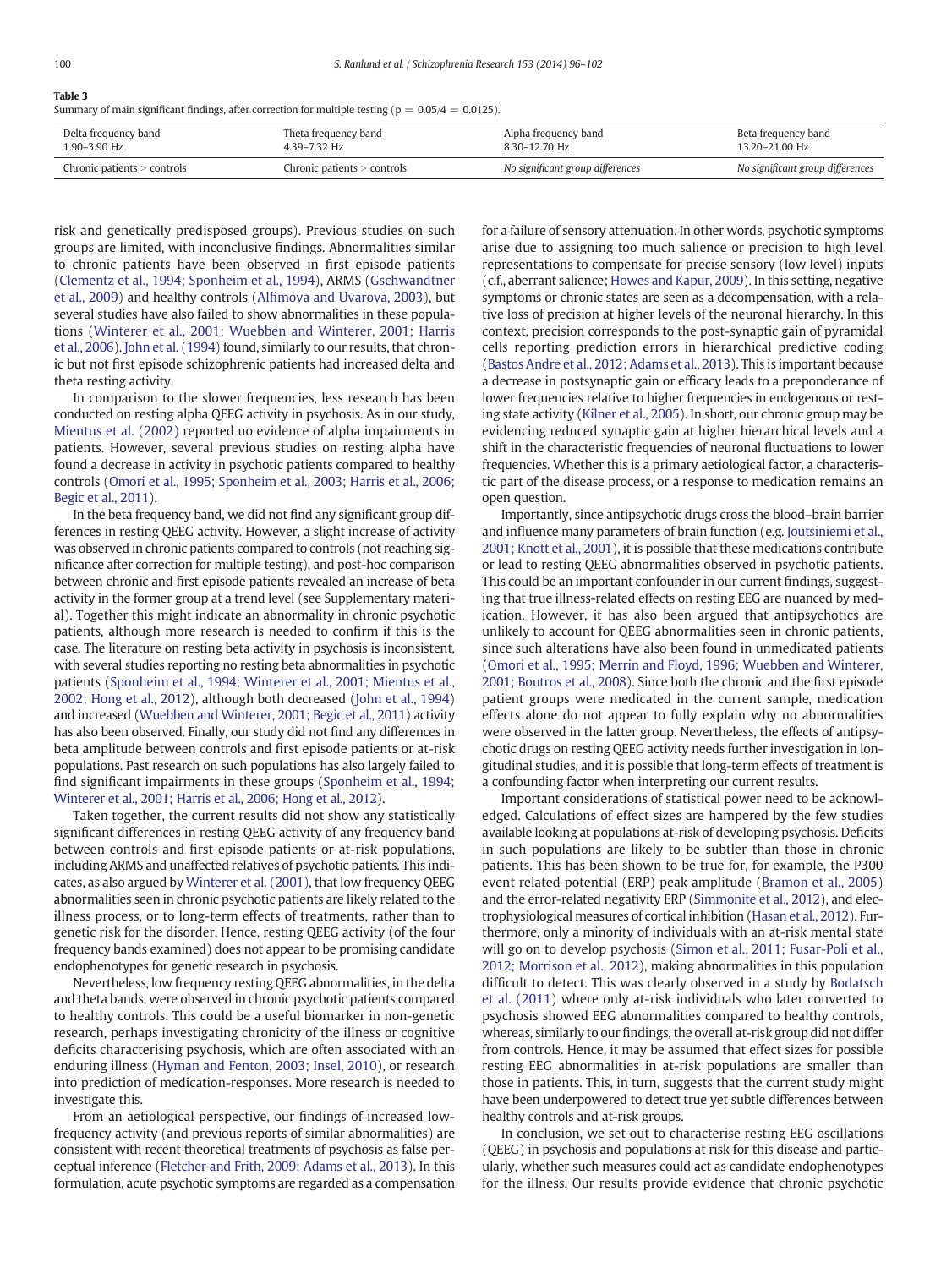<span id="page-5-0"></span>patients exhibit resting QEEG abnormalities in low frequencies. However, no abnormalities were observed in first episode patients or at-risk populations, suggesting that resting QEEG activity is not likely related to genetic risk for the illness. Instead, abnormalities observed in chronic patients may be related to the illness process, or to long-term effects of treatment. Hence, results from this study indicate that resting QEEG activity is not an appropriate candidate endophenotype for genetic research in psychosis, although low frequency activity could be a potential biomarker for non-genetic research, for example as prognostic or medication-response predictors.

#### Role of funding source

E. Bramon currently holds a MRC New Investigator Award and a MRC Centenary Award. E. Bramon was further supported by fellowships from the National Institute of Health Research UK and from The Wellcome Trust and by two NARSAD Young Investigator Awards. This research was further funded by TheWellcome Trust, The Psychiatry Research Trust, the Schizophrenia Research Fund, the Brain and Behavior Research Foundation and the NIHR Biomedical Research Centre for Mental Health at the South London and Maudsley NHS Foundation Trust and Institute of Psychiatry Kings College London.

#### Contributors

S. Ranlund conducted the statistical analyses, interpreted the analyses, carried out the literature review and wrote the manuscript. J. Nottage conducted the EEG signal processing. M. Shaikh, A. Dutt, and M. Constante contributed to recruitment of participants and data collection. M. Walshe collected data and developed and managed the study database. M-H Hall supervised the study and contributed to recruitment and data collection. K. Friston reviewed the manuscript. R. Murray supervised the study design, facilitated recruitment of participants and data collection. E. Bramon designed the study, collected data and from inception reviewed the manuscript, statistics and literature review. All authors contributed to and have approved the final manuscript.

#### Conflict of interest

None of the authors declare any conflicts of interest.

#### Acknowledgements

The authors would like to thank all patients, relatives and controls who took part in this research, as well as the clinical staff who facilitated their involvement.

## Appendix A. Supplementary data

Supplementary data to this article can be found online at [http://dx.](http://dx.doi.org/10.1016/j.schres.2013.12.017) [doi.org/10.1016/j.schres.2013.12.017.](http://dx.doi.org/10.1016/j.schres.2013.12.017)

#### References

- Adams, R.A., Stephan, K.E., Brown, H.R., Frith, C.D., Friston, K.J., 2013. [The computational](http://refhub.elsevier.com/S0920-9964(13)00695-6/rf0375) [anatomy of psychosis. Front. Psychiatry 4.](http://refhub.elsevier.com/S0920-9964(13)00695-6/rf0375)
- Alfimova, M., Uvarova, L., 2003. [Cognitive peculiarities in relatives of schizophrenic and](http://refhub.elsevier.com/S0920-9964(13)00695-6/rf0005) [schizoaffective patients: Heritability and resting EEG-correlates. Int. J. Psychophysiol.](http://refhub.elsevier.com/S0920-9964(13)00695-6/rf0005) [49, 201](http://refhub.elsevier.com/S0920-9964(13)00695-6/rf0005)–216.
- APA, 1994. [Diagnostic and Statistical Manual of Mental Disorders. American Psychiatric](http://refhub.elsevier.com/S0920-9964(13)00695-6/rf0010) [Association, Washington](http://refhub.elsevier.com/S0920-9964(13)00695-6/rf0010).
- Bastos Andre, M., Usrey, W.M., Adams Rick, A., Mangun George, R., Fries, P., Friston Karl, J., 2012. [Canonical microcircuits for predictive coding. Neuron 76, 695](http://refhub.elsevier.com/S0920-9964(13)00695-6/rf0015)–711.
- Begic, D., Popovic-Knapic, V., Grubisin, J., Kosanovic-Rajacic, B., Filipcic, I., Telarovic, I., Jakovljevic, M., 2011. [Quantitative electroencephalography in schizophrenia and](http://refhub.elsevier.com/S0920-9964(13)00695-6/rf0020) [depression. Psychiatr. Danub. 23, 355](http://refhub.elsevier.com/S0920-9964(13)00695-6/rf0020)–362.
- Blackwood, D.H.R., Fordyce, A., Walker, M.T., St Clair, D.M., Porteous, D.J., Muir, W.J., 2001. [Schizophrenia and affective disorders](http://refhub.elsevier.com/S0920-9964(13)00695-6/rf0025) — cosegregation with a translocation at [chromosome 1q42 that directly disrupts brain-expressed genes: Clinical and P300](http://refhub.elsevier.com/S0920-9964(13)00695-6/rf0025) fi[ndings in a family. Am. J. Hum. Genet. 69, 428](http://refhub.elsevier.com/S0920-9964(13)00695-6/rf0025)–433.
- Bodatsch, M., Ruhrmann, S., Wagner, M., Müller, R., Schultze-Lutter, F., Frommann, I., Brinkmeyer, J., Gaebel, W., Maier, W., Klosterkötter, J., Brockhaus-Dumke, A., 2011. [Prediction of psychosis by mismatch negativity. Biol. Psychiatry 69, 959](http://refhub.elsevier.com/S0920-9964(13)00695-6/rf0030)–966.
- Boutros, N.N., Arfken, C., Galderisi, S., Warrick, J., Pratt, G., Iacono, W., 2008. [The status of](http://refhub.elsevier.com/S0920-9964(13)00695-6/rf0035) [spectral EEG abnormality as a diagnostic test for schizophrenia. Schizophr. Res. 99,](http://refhub.elsevier.com/S0920-9964(13)00695-6/rf0035) [225](http://refhub.elsevier.com/S0920-9964(13)00695-6/rf0035)–237.
- Braff, D.L., Freedman, R., Schork, N.J., Gottesman, I.I., 2007. [Deconstructing schizophrenia:](http://refhub.elsevier.com/S0920-9964(13)00695-6/rf0040) [an overview of the use of endophenotypes in order to understand a complex](http://refhub.elsevier.com/S0920-9964(13)00695-6/rf0040) [disorder. Schizophr. Bull. 33, 21](http://refhub.elsevier.com/S0920-9964(13)00695-6/rf0040)–32.
- Bramon, E., McDonald, C., Croft, R.J., Landau, S., Filbey, F., Gruzelier, J.H., Sham, P.C., Frangou, S., Murray, R.M., 2005. [Is the P300 wave an endophenotype for schizophre](http://refhub.elsevier.com/S0920-9964(13)00695-6/rf0045)[nia? A meta-analysis and a family study. NeuroImage 27, 960](http://refhub.elsevier.com/S0920-9964(13)00695-6/rf0045)–968.
- Bramon, E., Shaikh, M., Broome, M., Lappin, J., Berge, D., Day, F., Woolley, J., Tabraham, P.,<br>Madre, M., Johns, L., Howes, O., Valmaggia, L., Perez, V., Sham, P., Murray, R.M., McGuire, P., 2008. [Abnormal P300 in people with high risk of developing psychosis.](http://refhub.elsevier.com/S0920-9964(13)00695-6/rf0380) [NeuroImage 41](http://refhub.elsevier.com/S0920-9964(13)00695-6/rf0380).
- Cardno, A.G., Marshall, E.J., Coid, B., Macdonald, A.M., Ribchester, T.R., Davies, N.J., Venturi, P., Jones, L.A., Lewis, S.W., Sham, P.C., Gottesman, I.I., Farmer, A.E., McGuffin, P., Reveley, A.M., Murray, R.M., 1999. [Heritability estimates for psychotic disorders:](http://refhub.elsevier.com/S0920-9964(13)00695-6/rf0050) [the Maudsley twin psychosis series. Arch. Gen. Psychiatry 56, 162](http://refhub.elsevier.com/S0920-9964(13)00695-6/rf0050)–168.
- Clementz, B.A., Sponheim, S.R., Iacono, W.G., Beiser, M., 1994. [Resting EEG in](http://refhub.elsevier.com/S0920-9964(13)00695-6/rf0055) first-episode [schizophrenia patients, bipolar psychosis patients, and their](http://refhub.elsevier.com/S0920-9964(13)00695-6/rf0055) first degree relatives. [Psychophysiology 31, 486](http://refhub.elsevier.com/S0920-9964(13)00695-6/rf0055)–494.
- Coburn, K.L., Lauterbach, E.C., Boutros, N.N., Black, K.J., Arciniegras, D.B., Coffey, C.E., 2006. [The value of quantitative electroencephalography in clinical psychiatry: a report by](http://refhub.elsevier.com/S0920-9964(13)00695-6/rf0060) [the committee on research of the American Neuropsychiatric Association.](http://refhub.elsevier.com/S0920-9964(13)00695-6/rf0060) [J. Neuropsychiatry Clin. Neurosci. 18, 460](http://refhub.elsevier.com/S0920-9964(13)00695-6/rf0060)–500.
- Decoster, J., De Hert, M., Viechtbauer, W., Nagels, G., Myin-Germeys, I., Peuskens, J., van Os, J., van Winkel, R., 2012. [Genetic association study of the P300 endophenotype](http://refhub.elsevier.com/S0920-9964(13)00695-6/rf0065) [in schizophrenia. Schizophr. Res. 141, 54](http://refhub.elsevier.com/S0920-9964(13)00695-6/rf0065)–59.
- Dutt, A., Ganguly, T., Shaikh, M., Walshe, M., Schulze, K., Marshall, N., Constante, M., McDonald, C., Murray, R.M., Allin, M.P., Bramon, E., 2012. [Association between](http://refhub.elsevier.com/S0920-9964(13)00695-6/rf0070) [hippocampal volume and P300 event related potential in psychosis: support for the](http://refhub.elsevier.com/S0920-9964(13)00695-6/rf0070) [Kraepelinian divide. NeuroImage 59, 997](http://refhub.elsevier.com/S0920-9964(13)00695-6/rf0070)–1003.
- Endicott, J., Spitzer, R.L., 1978. [A diagnostic interview. The schedule for affective disorders](http://refhub.elsevier.com/S0920-9964(13)00695-6/rf0385) [and schizophrenia. Arch. Gen. Psychiatry 35, 837](http://refhub.elsevier.com/S0920-9964(13)00695-6/rf0385)–844.
- First, M.B., Spitzer, R.L., Gibbon, M., Williams, J.B.W., 1995. [The structured clinical](http://refhub.elsevier.com/S0920-9964(13)00695-6/rf0390) [interview for DSM-III-R personality disorders \(SCID-II\). Part I: Description.](http://refhub.elsevier.com/S0920-9964(13)00695-6/rf0390) [J. Personal. Disord. 9, 83](http://refhub.elsevier.com/S0920-9964(13)00695-6/rf0390)–91.
- Fletcher, P.C., Frith, C.D., 2009. [Perceiving is believing: a Bayesian approach to explaining](http://refhub.elsevier.com/S0920-9964(13)00695-6/rf0075) [the positive symptoms of schizophrenia. Nat. Rev. Neurosci. 10, 48](http://refhub.elsevier.com/S0920-9964(13)00695-6/rf0075)–58.
- Fowler, T., Zammit, S., Owen, M.J., Rasmussen, F., 2012. [A population-based study of](http://refhub.elsevier.com/S0920-9964(13)00695-6/rf0080) [shared genetic variation between premorbid IQ and psychosis among male twin](http://refhub.elsevier.com/S0920-9964(13)00695-6/rf0080) [pairs and sibling pairs from Sweden. Arch. Gen. Psychiatry 69, 460](http://refhub.elsevier.com/S0920-9964(13)00695-6/rf0080)–466.
- Frangou, S., Sharma, T., Alarcon, G., Sigmudsson, T., Takei, N., Binnie, C., Murray, R.M., 1997. [The Maudsley Family Study, II: endogenous event-related potentials in familial](http://refhub.elsevier.com/S0920-9964(13)00695-6/rf0085) [schizophrenia. Schizophr. Res. 23, 45](http://refhub.elsevier.com/S0920-9964(13)00695-6/rf0085)–53.
- Fusar-Poli, P., Bonoldi, I., Yung, A.R., Borgwardt, S.J., Kempton, M.J., Valmaggia, L., Barale, F., Caverzasi, E., McGuire, P., 2012. [Predicting psychosis: meta-analysis of transition out](http://refhub.elsevier.com/S0920-9964(13)00695-6/rf0090)[comes in individuals at high clinical risk. Arch. Gen. Psychiatry 69, 220](http://refhub.elsevier.com/S0920-9964(13)00695-6/rf0090)–229.
- Glahn, D.C., Curran, J.E., Winkler, A.M., Carless, M.A., Kent Jr., J.W., Charlesworth, J.C., Johnson, M.P., Göring, H.H.H., Cole, S.A., Dyer, T.D., Moses, E.K., Olvera, R.L., Kochunov, P., Duggirala, R., Fox, P.T., Almasy, L., Blangero, J., 2012. [High dimensional](http://refhub.elsevier.com/S0920-9964(13)00695-6/rf0095) [endophenotype ranking in the search for major depression risk genes. Biol. Psychiatry](http://refhub.elsevier.com/S0920-9964(13)00695-6/rf0095) [71, 6](http://refhub.elsevier.com/S0920-9964(13)00695-6/rf0095)–14.
- Gottesman, I.I., Gould, T.D., 2003. [The endophenotype concept in psychiatry: etymology](http://refhub.elsevier.com/S0920-9964(13)00695-6/rf0100) [and strategic intentions. Am. J. Psychiatr. 160, 636](http://refhub.elsevier.com/S0920-9964(13)00695-6/rf0100)–645.
- Gross, A., Joutsiniemi, S.L., Rimon, R., Appelberg, B., 2006. [Correlation of symptom clusters](http://refhub.elsevier.com/S0920-9964(13)00695-6/rf0395) [of schizophrenia with absolute powers of main frequency bands in quantitative EEG.](http://refhub.elsevier.com/S0920-9964(13)00695-6/rf0395) [Behav. Brain Funct. 2](http://refhub.elsevier.com/S0920-9964(13)00695-6/rf0395).
- Gschwandtner, U., Pflueger, M.O., Semenin, V., Gaggiotti, M., Riecher-Rossler, A., Fuhr, P., 2009. [EEG: a helpful tool in the prediction of psychosis. Eur. Arch. Psychiatry Clin.](http://refhub.elsevier.com/S0920-9964(13)00695-6/rf0105) [Neurosci. 259, 257](http://refhub.elsevier.com/S0920-9964(13)00695-6/rf0105)–262.
- Hall, M.H., Smoller, J.W., 2010. [A new role for endophenotypes in the GWAS era: function](http://refhub.elsevier.com/S0920-9964(13)00695-6/rf0110)[al characterization of risk variants. Harvard Rev. Psychiatry 18, 67](http://refhub.elsevier.com/S0920-9964(13)00695-6/rf0110)–74.
- Hall, M.H., Taylor, G., Salisbury, D.F., Levy, D.L., 2011. [Sensory gating event-related poten](http://refhub.elsevier.com/S0920-9964(13)00695-6/rf0115)[tials and oscillations in schizophrenia patients and their unaffected relatives.](http://refhub.elsevier.com/S0920-9964(13)00695-6/rf0115) [Schizophr. Bull. 37, 1187](http://refhub.elsevier.com/S0920-9964(13)00695-6/rf0115)–1199.
- Hardy, J., Low, N., Singleton, A., 2008. [Whole genome association studies: deciding when](http://refhub.elsevier.com/S0920-9964(13)00695-6/rf0120) [persistence becomes perseveration. Am. J. Med. Genet. B Neuropsychiatr. Genet. 147,](http://refhub.elsevier.com/S0920-9964(13)00695-6/rf0120) [131](http://refhub.elsevier.com/S0920-9964(13)00695-6/rf0120)–133.
- Harris, A., Melkonian, D., Williams, L., Gordon, E., 2006. [Dynamic spectral analysis](http://refhub.elsevier.com/S0920-9964(13)00695-6/rf0125) findings in fi[rst episode and chronic schizophrenia. Int. J. Neurosci. 116, 223](http://refhub.elsevier.com/S0920-9964(13)00695-6/rf0125)–246.
- Hasan, A., Wobrock, T., Grefkes, C., Labusga, M., Levold, K., Schneider-Axmann, T., Falkai, P., Müller, H., Klosterkötter, J., Bechdolf, A., 2012. Defi[cient inhibitory cortical](http://refhub.elsevier.com/S0920-9964(13)00695-6/rf0130) [networks in antipsychotic-naive subjects at risk of developing](http://refhub.elsevier.com/S0920-9964(13)00695-6/rf0130) first-episode psychosis and fi[rst-episode schizophrenia patients: a cross-sectional study. Biol. Psychiatry 72,](http://refhub.elsevier.com/S0920-9964(13)00695-6/rf0130) [744](http://refhub.elsevier.com/S0920-9964(13)00695-6/rf0130)–751.
- Hong, L.E., Summerfelt, A., Mitchell, B.D., O'Donnell, P., Thaker, G.K., 2012. [A shared low](http://refhub.elsevier.com/S0920-9964(13)00695-6/rf0135)[frequency oscillatory rhythm abnormality in resting and sensory gating in schizo](http://refhub.elsevier.com/S0920-9964(13)00695-6/rf0135)[phrenia. Clin. Neurophysiol. 123, 285](http://refhub.elsevier.com/S0920-9964(13)00695-6/rf0135)–292.
- Howes, O.D., Kapur, S., 2009. [The dopamine hypothesis of schizophrenia: version III](http://refhub.elsevier.com/S0920-9964(13)00695-6/rf0140) the fi[nal common pathway. Schizophr. Bull. 35, 549](http://refhub.elsevier.com/S0920-9964(13)00695-6/rf0140)–562.
- Hughes, J.R., John, E.R., 1999. [Conventional and quantitative electroencephalography in](http://refhub.elsevier.com/S0920-9964(13)00695-6/rf0145) [psychiatry. J. Neuropsychiatry Clin. Neurosci. 11, 190](http://refhub.elsevier.com/S0920-9964(13)00695-6/rf0145)–208.
- Hyman, S.E., Fenton, W.S., 2003. [What are the right targets for psychopharmacology?](http://refhub.elsevier.com/S0920-9964(13)00695-6/rf0150) [Science 299, 350](http://refhub.elsevier.com/S0920-9964(13)00695-6/rf0150)–351.
- Insel, T.R., 2010. [Rethinking schizophrenia. Nature 468, 187](http://refhub.elsevier.com/S0920-9964(13)00695-6/rf0155)–193.
- Jasper, H., 1958. [Report to the committee on methods of clinical examination in](http://refhub.elsevier.com/S0920-9964(13)00695-6/rf0160) [electroencephalography. Electroencephalogr. Clin. Neurophysiol. 10, 371](http://refhub.elsevier.com/S0920-9964(13)00695-6/rf0160)–375.
- John, E.R., Prichep, L.S., Alper, K.R., Mas, F.G., Cancro, R., Easton, P., Sverdlov, L., 1994. [Quantitative electrophysiological characteristics and subtyping of schizophrenia.](http://refhub.elsevier.com/S0920-9964(13)00695-6/rf0165) [Biol. Psychiatry 36, 801](http://refhub.elsevier.com/S0920-9964(13)00695-6/rf0165)–826.
- Joutsiniemi, S.L., Gross, A., Appelberg, B., 2001. [Marked clozapine-induced slowing of EEG](http://refhub.elsevier.com/S0920-9964(13)00695-6/rf0170) [background over frontal, central, and parietal scalp areas in schizophrenic patients.](http://refhub.elsevier.com/S0920-9964(13)00695-6/rf0170) [J. Clin. Neurophysiol. 18, 9](http://refhub.elsevier.com/S0920-9964(13)00695-6/rf0170)–13.
- Kay, S.R., Fiszbein, A., Opler, L.A., 1987. [The Positive and Negative Syndrome Scale](http://refhub.elsevier.com/S0920-9964(13)00695-6/rf0175) [\(PANSS\) for schizophrenia. Schizophr. Bull. 13, 261](http://refhub.elsevier.com/S0920-9964(13)00695-6/rf0175)–276.
- Kilner, J.M., Mattout, J., Henson, R., Friston, K.J., 2005. [Hemodynamic correlates of EEG: a](http://refhub.elsevier.com/S0920-9964(13)00695-6/rf0180) [heuristic. NeuroImage 28, 280](http://refhub.elsevier.com/S0920-9964(13)00695-6/rf0180)–286.
- Kirino, E., 2004. [Correlation between P300 and EEG rhythm in schizophrenia. Clinical EEG](http://refhub.elsevier.com/S0920-9964(13)00695-6/rf0185) [and Neuroscience 35, 137](http://refhub.elsevier.com/S0920-9964(13)00695-6/rf0185)–146.